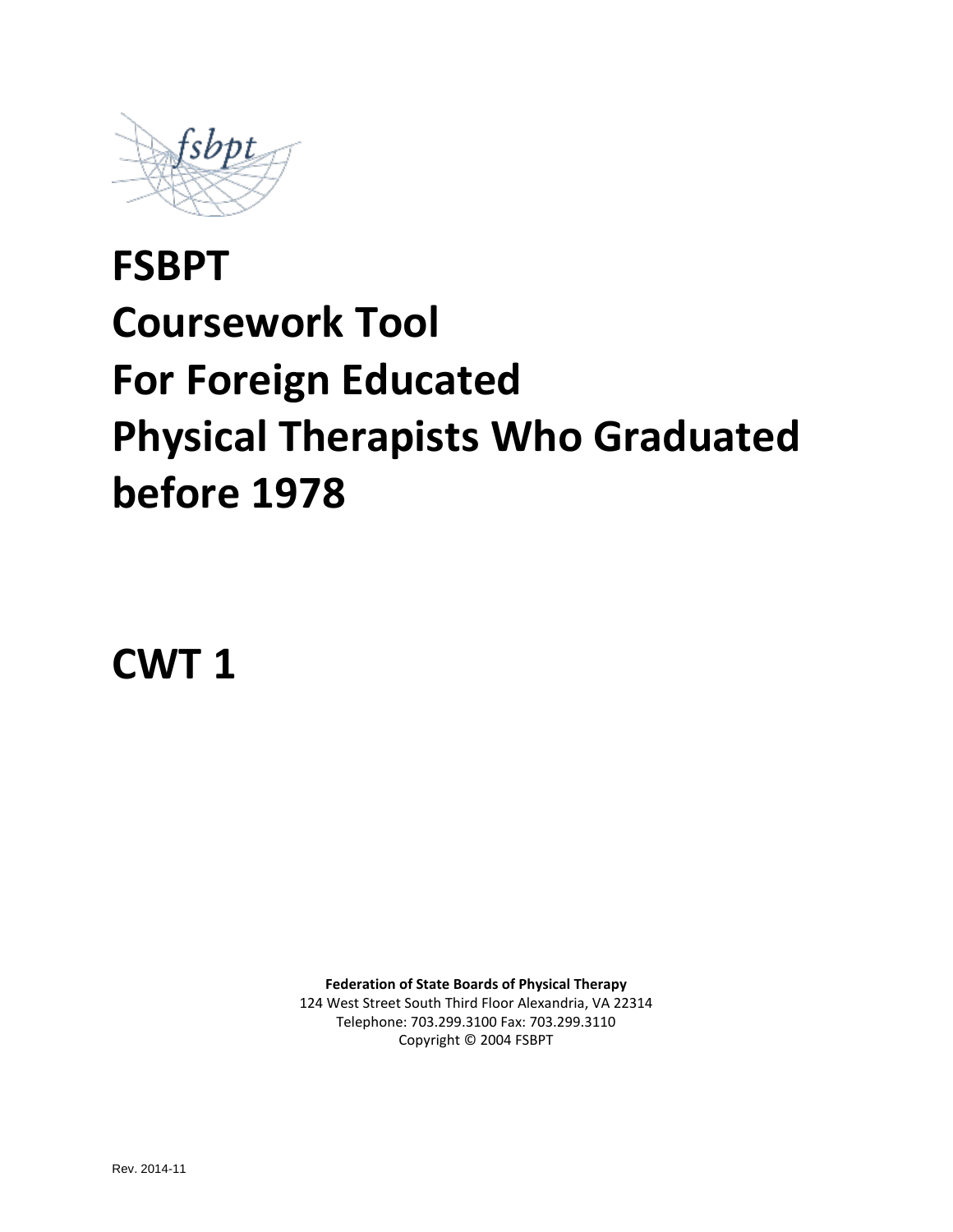# **COURSEWORK TOOL 1 TABLE OF CONTENTS**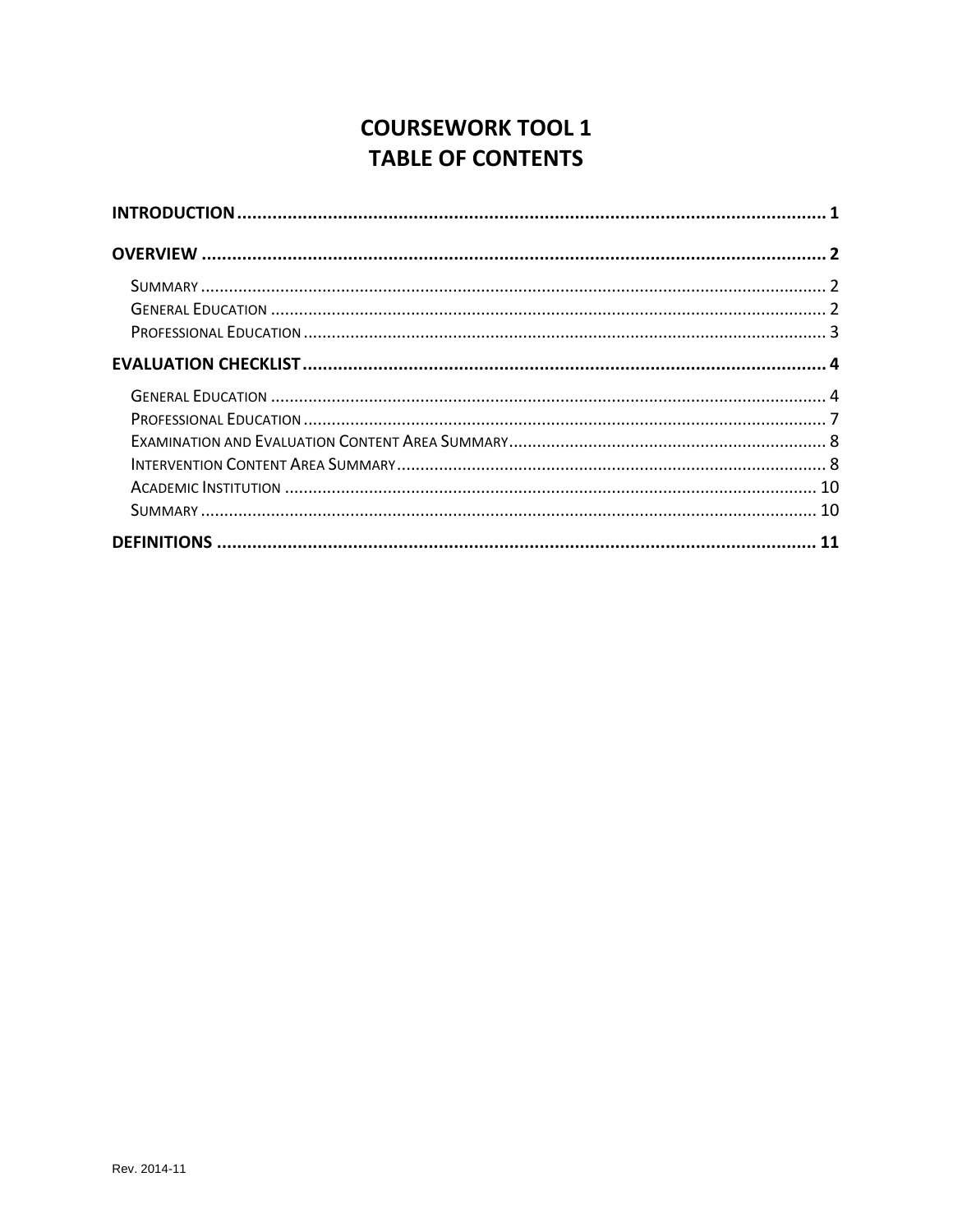# **INTRODUCTION**

<span id="page-2-0"></span>The Coursework Tools for Foreign Educated Physical Therapists (CWT) were developed by the Federation of State Boards of Physical Therapy (FSBPT) in response to the needs of its member jurisdictions for a standardized method to evaluate the educational equivalence of foreign educated physical therapists. Each CWT reflects the minimum general and professional educational requirements for substantial equivalence at the time of graduation with respect to a US first professional degree in physical therapy. Adoption of the tools would allow the same mobility of foreign educated physical therapists as that afforded to US educated graduates. Coursework Tools should not be interpreted as the sole determinant of an individual's educational preparation or competence to practice. CWT 1 is based upon the 1955 educational criteria established by the American Medical Association.

The CWT that reflects current standards may be used to determine qualifications for prescreening certification for the United States Citizenship and Immigration Services (USCIS). They are also designed to be used by credentialing organizations and education programs. In addition, the CWTs may be used as a self-evaluation method to guide foreign educated physical therapists in comparing their education to US standards.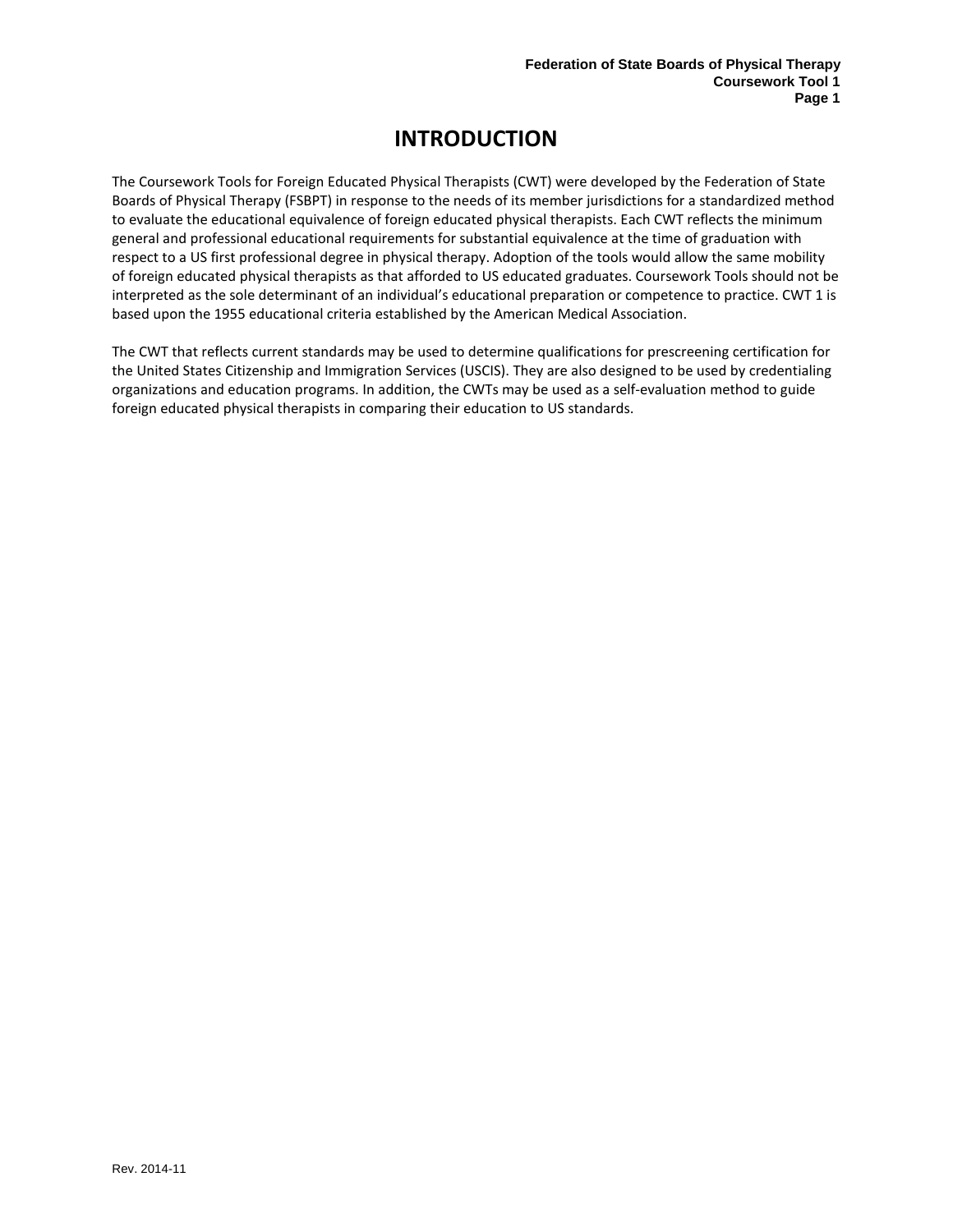# **OVERVIEW**

## **Summary**

<span id="page-3-1"></span><span id="page-3-0"></span>The applicant must meet the requirement of not less than 105 semester credit hours. The 105 semester credits do not meet the minimal requirement of a BS degree, thus electives could be included to meet the minimum of 120 credit hours and the baccalaureate degree. The minimum coursework requirements, in and of themselves, do not necessarily satisfy the requirements of the baccalaureate degree. The applicant must have completed sufficient credit to satisfy the requirement for a baccalaureate degree. The applicant must also meet any jurisdiction-specific requirements.

# **General Education**

<span id="page-3-2"></span>General education in the areas of humanities, physical science, biological science, social science, behavioral science, and mathematics, must be identified. A minimum of a one-semester course must be successfully completed in each area of general education unless otherwise noted.

**Note**: Some jurisdictions may require a specific number of semester credits. The applicant must meet the specific requirements in the jurisdiction where they are seeking licensure.

#### **1. Humanities**

- a. English e. Literature
- b. English composition f. Art
- c. Speech or oral communication g. Music
- d. Foreign language (other than native language)

#### **2. Physical Science**

- a. Chemistry with laboratory (recommended)
- b. Physics with laboratory (recommended)
- c. Geology
- d. Astronomy

#### **3. Biological Science**

- 
- b. Anatomy (recommended) f. Neuroscience
- c. Physiology (recommended) example a series such that is g. Genetics
- d. Zoology

#### **4. Social Science**

- 
- 
- c. Sociology f. Religion

#### **5. Behavioral Science**

a. Psychology (recommended) e. Philosophy b. Anthropology and the control of the control of the control of the control of the control of the control of the control of the control of the control of the control of the control of the control of the control of the con

#### **6. Mathematics**

No Requirement or Recommendation

- a. Biology e. Kinesiology
	-
	-

a. History d. Economics b. Geography e. Political science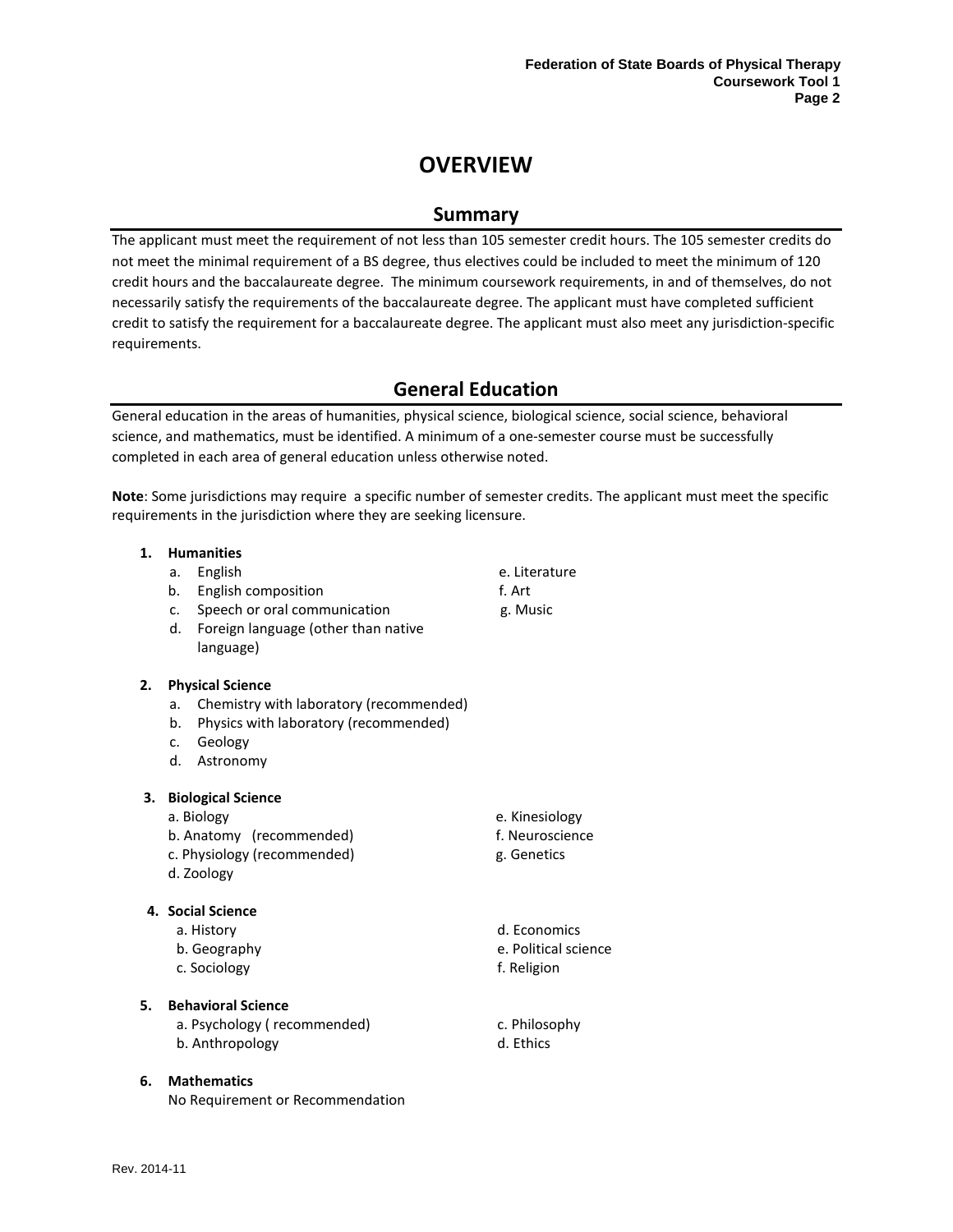# **Professional Education**

<span id="page-4-0"></span>Forty-five semester credits shall be the minimum required in professional education, reflecting no less than 12 months of study.

#### **1. Basic Health Science**

Content area is required in each topic listed (a through d) under basic health sciences**.**

- a. Human anatomy: may have been taken pre-PT (specific to physical therapy)
- b. Human physiology: may have been taken pre-PT (specific to physical therapy)
- c. Kinesiology or functional anatomy
- d. Pathology

#### **2. Medical and Clinical Science**

To prepare a competent physical therapist practitioner, the education must incorporate the essential elements of Examination and Intervention. Therefore, educational coursework must contain all of the following:

- a. Clinical medicine pertinent to physical therapy. This must include but not be limited to:
	- 1. General Medical Surgical Conditions
- b. Physical therapist coursework must include but not be limited to:
	- 1. Musculoskeletal System a. Examination
- 2.Neuromuscular System a. Examination
- 3. Tests & Measures a. Shall include Exam and Eval
- c. Physical therapist coursework must include but is not limited to:
	- 1. Musculoskeletal Interventions
	- 2. Neuromuscular Interventions
	- 3. Physical Agents/Electrotherapy

#### **3. Clinical Education**

Clinical education must include physical therapist-supervised application of physical therapy. The applicant must have a minimum of 600 hours total, which are completed in multiple sites and supervised by a physical therapist. The maximum number of full time clinical education credits is 15.

#### **4. Related Professional Coursework**

| a. Administration                   | d. Legal and ethical aspects of physical therapy practice |
|-------------------------------------|-----------------------------------------------------------|
| b. Psychosocial aspects in physical |                                                           |
| therapy practice                    | e. Medical terminology                                    |
| c. Community health                 | f. Communication (related to client/patient care)         |
|                                     |                                                           |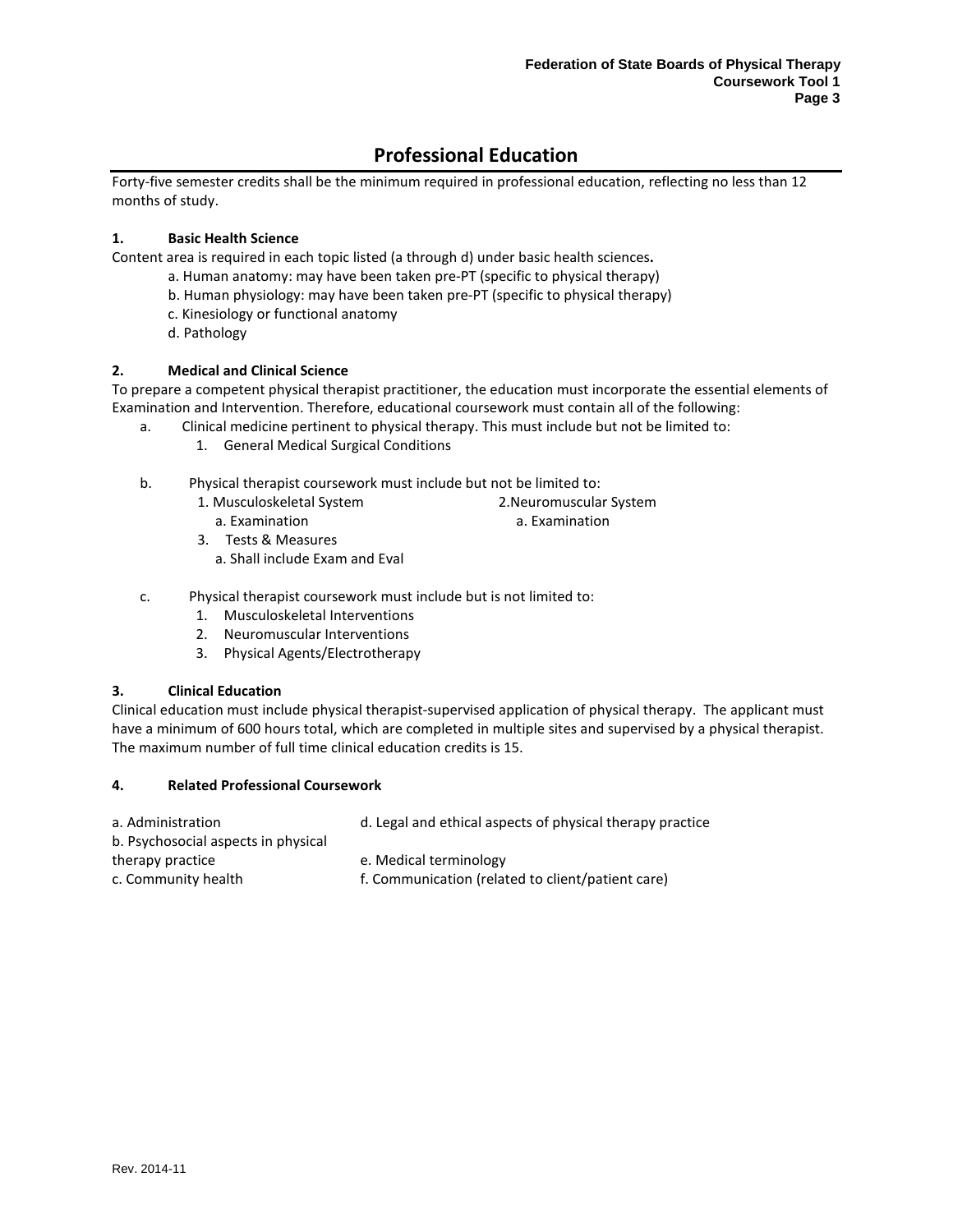# **EVALUATION CHECKLIST**

<span id="page-5-0"></span>

| Name:                                                          | Date:    |  |
|----------------------------------------------------------------|----------|--|
|                                                                |          |  |
| School:                                                        | Country: |  |
| Degree:                                                        |          |  |
| Reviewing Organization:                                        |          |  |
|                                                                |          |  |
| Reviewer(s):                                                   |          |  |
| Signature of Issuing Organization's Authorized Representative: |          |  |
| Print Name and Title:                                          |          |  |

**Note for Reviewing Organizations**: Please affix official organization seal to each page of the Evaluation Checklist for authentication purposes.

### **General Education**

<span id="page-5-1"></span>

| <b>HUMANITIES:</b><br>А.<br>One course minimum         | <b>CREDIT HOURS</b> | TRANSCRIPT REFERENCE |
|--------------------------------------------------------|---------------------|----------------------|
| English*<br>1.                                         |                     |                      |
| English Composition*<br>2.                             |                     |                      |
| Speech or Oral Communication<br>3.                     |                     |                      |
| Foreign Language (other than native<br>4.<br>language) |                     |                      |
| 5.<br>Literature                                       |                     |                      |
| 6.<br>Art                                              |                     |                      |
| Music<br>7.                                            |                     |                      |
| 8.<br>Native Language                                  |                     |                      |

\*For rows 1 & 2, if no credit in English or English composition is provided, the licensing jurisdiction should require the applicant to demonstrate English proficiency.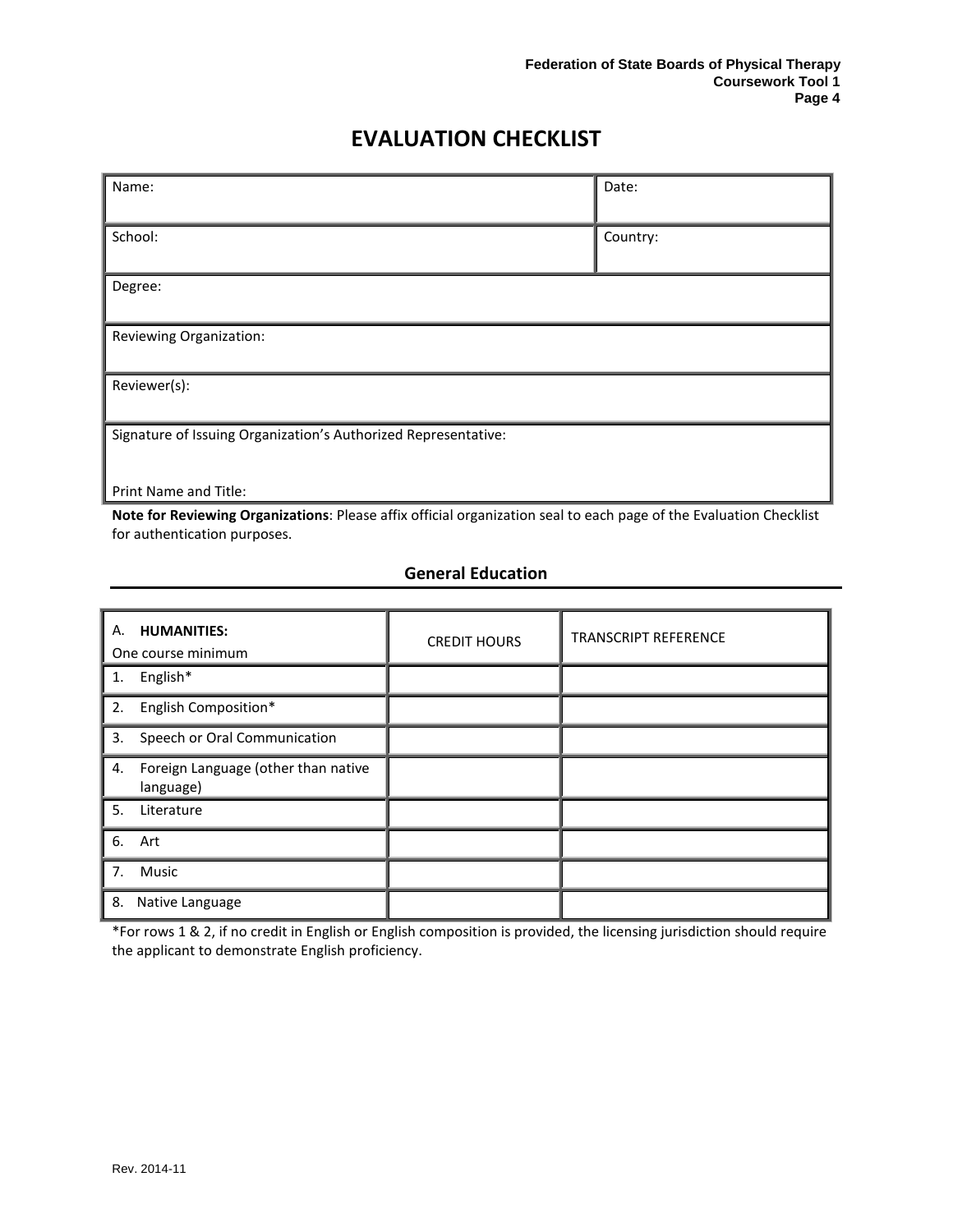| В.<br><b>PHYSICAL SCIENCE:</b><br>One course minimum | <b>CREDIT HOURS</b> | <b>TRANSCRIPT REFERENCE</b> |
|------------------------------------------------------|---------------------|-----------------------------|
| 1. Chemistry with laboratory<br>(Course I)*          |                     |                             |
| 2.<br>Physics with laboratory<br>(Course I)*         |                     |                             |
| 3.<br>Geology                                        |                     |                             |
| 4.<br>Astronomy                                      |                     |                             |

**\***Recommended

| C. BIOLOGICAL SCIENCE:<br>One course minimum | <b>CREDIT HOURS</b> | <b>TRANSCRIPT REFERENCE</b> |
|----------------------------------------------|---------------------|-----------------------------|
| 1. Biology                                   |                     |                             |
| 2. Anatomy *                                 |                     |                             |
| 3. Physiology *                              |                     |                             |
| 4. Zoology                                   |                     |                             |
| 5. Kinesiology                               |                     |                             |
| 6. Neuroscience                              |                     |                             |
| 7. Genetics                                  |                     |                             |

\* Could be completed as Professional Education

| D. SOCIAL SCIENCE:<br>One course minimum | <b>CREDIT HOURS</b> | <b>TRANSCRIPT REFERENCE</b> |
|------------------------------------------|---------------------|-----------------------------|
| 1. History                               |                     |                             |
| 2. Geography                             |                     |                             |
| 3. Sociology                             |                     |                             |
| 4. Economics                             |                     |                             |
| 5. Religion                              |                     |                             |
| 6. Political Science                     |                     |                             |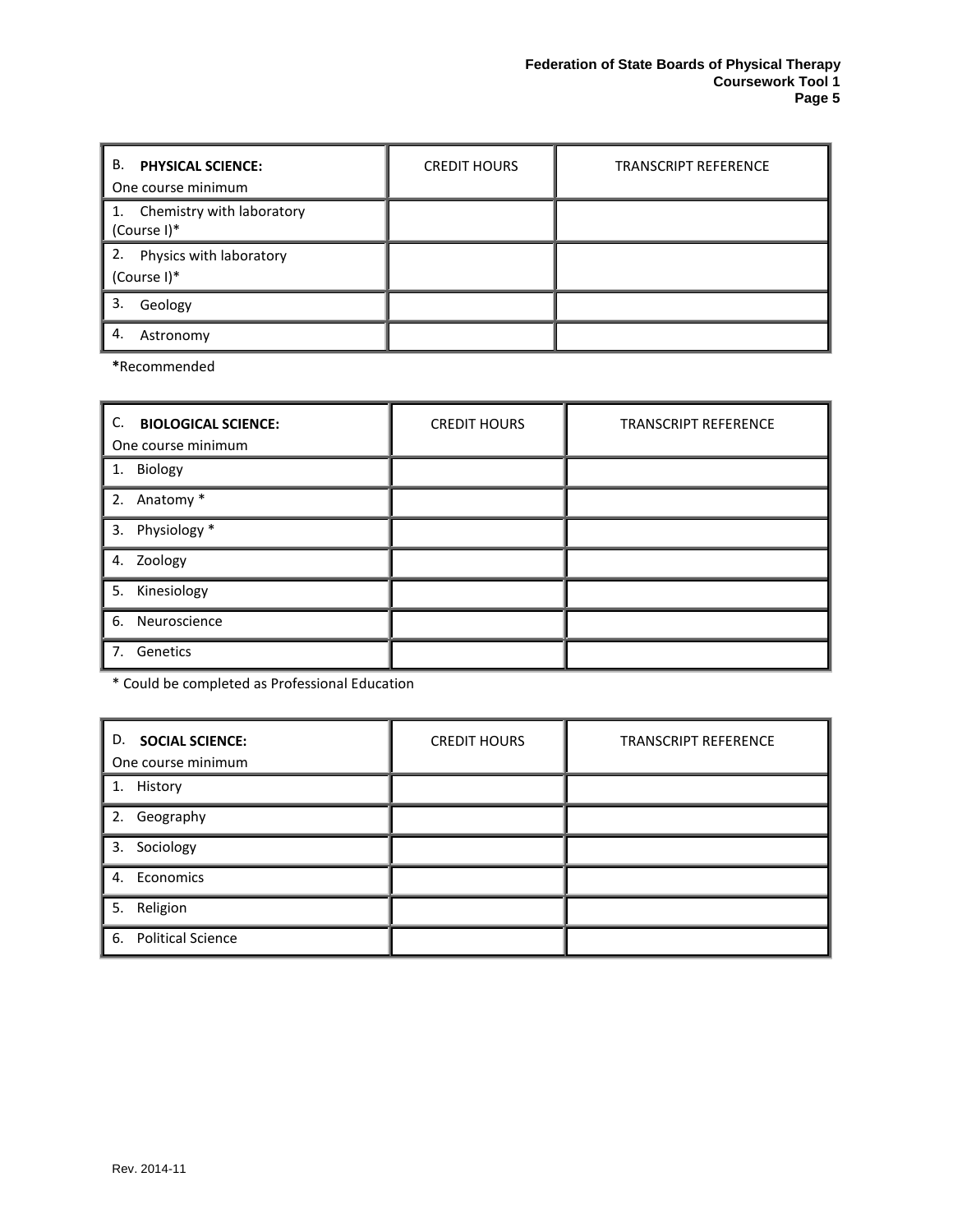| E. BEHAVIORAL SCIENCE:<br>One course minimum | <b>CREDIT HOURS</b> | <b>TRANSCRIPT REFERENCE</b> |
|----------------------------------------------|---------------------|-----------------------------|
| 1. Psychology*                               |                     |                             |
| 2. Anthropology                              |                     |                             |
| 3. Philosophy                                |                     |                             |
| 4. Ethics                                    |                     |                             |
| 5.                                           |                     |                             |
| 6.                                           |                     |                             |

\* Could be completed as Professional Education

| F. MATHEMATICS:<br>Not required | <b>CREDIT HOURS</b> | <b>TRANSCRIPT REFERENCE</b> |
|---------------------------------|---------------------|-----------------------------|
| <b>Statistics</b><br>1.         |                     |                             |
| 2. Algebra                      |                     |                             |
| 3. Pre-Calculus                 |                     |                             |
| 4. Calculus                     |                     |                             |
| 5. Trigonometry                 |                     |                             |
| Geometry<br>6.                  |                     |                             |

**SUB-TOTAL GENERAL EDUCATION CREDITS: \_\_\_\_\_\_\_\_\_\_\_\_\_\_\_\_\_\_**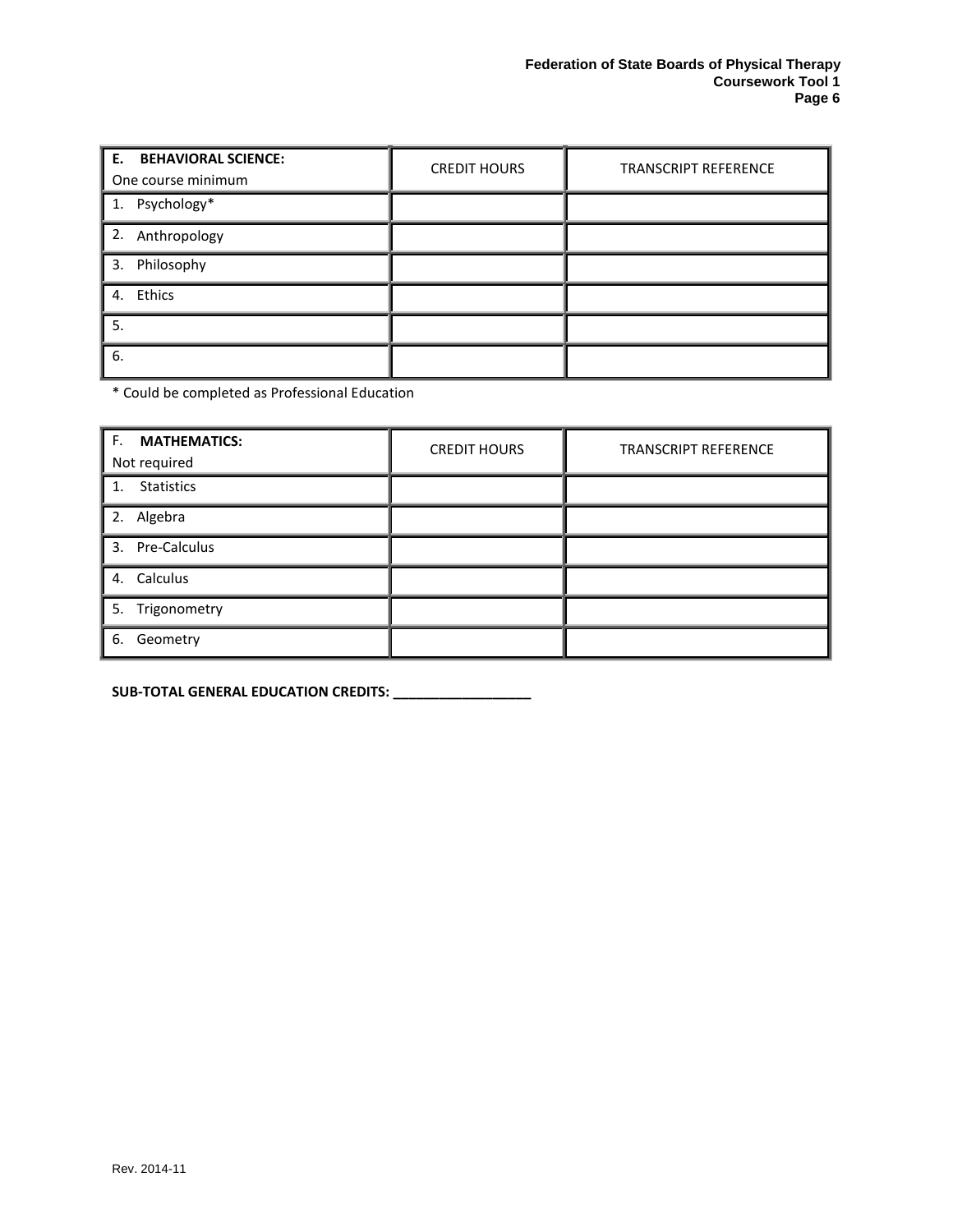## **Professional Education**

<span id="page-8-0"></span>

| A. BASIC HEALTH SCIENCE:<br>Must include but not limited<br>to areas $1 - 4$ . | <b>CREDIT</b><br><b>HOURS</b> | <b>TRANSCRIPT</b><br><b>REFERENCE</b> | <b>COMMENTS</b> |
|--------------------------------------------------------------------------------|-------------------------------|---------------------------------------|-----------------|
| Human Anatomy (Specific<br>1.<br>to physical therapy)                          |                               |                                       |                 |
| 2.<br>Human Physiology<br>(Specific to physical<br>therapy)                    |                               |                                       |                 |
| 3.<br>Kinesiology or Functional<br>Anatomy                                     |                               |                                       |                 |
| Pathology<br>4.                                                                |                               |                                       |                 |

A minimum of 45 semester credits is required in this area.

| <b>MEDICAL SCIENCE:</b><br>В.<br><b>Clinical medicine pertinent to</b><br>physical therapy. | <b>CREDIT</b><br><b>HOURS</b> | <b>TRANSCRIPT</b><br><b>REFERENCE</b> | <b>COMMENTS</b> |
|---------------------------------------------------------------------------------------------|-------------------------------|---------------------------------------|-----------------|
| General Medical Surgical<br>1.<br>Conditions                                                |                               |                                       |                 |
|                                                                                             |                               |                                       |                 |
| ່ 3.                                                                                        |                               |                                       |                 |

| C. CLINICAL SCIENCE:<br><b>Examination &amp; Evaluation</b><br>(Tests & Measures)<br>Must include but is not limited<br>to $1a - 3b$ . | <b>CREDIT</b><br><b>HOURS</b> | <b>TRANSCRIPT REFERENCE</b> | <b>COMMENTS</b> |
|----------------------------------------------------------------------------------------------------------------------------------------|-------------------------------|-----------------------------|-----------------|
| Musculoskeletal System<br>1.                                                                                                           |                               |                             |                 |
| Examination<br>a.                                                                                                                      |                               |                             |                 |
| 2.<br>Neuromuscular System                                                                                                             |                               |                             |                 |
| Examination<br>a.                                                                                                                      |                               |                             |                 |
| 3.<br>Tests & Measures                                                                                                                 |                               |                             |                 |
| Examination<br>a.                                                                                                                      |                               |                             |                 |
| Evaluation<br>b.                                                                                                                       |                               |                             |                 |
| 4.                                                                                                                                     |                               |                             |                 |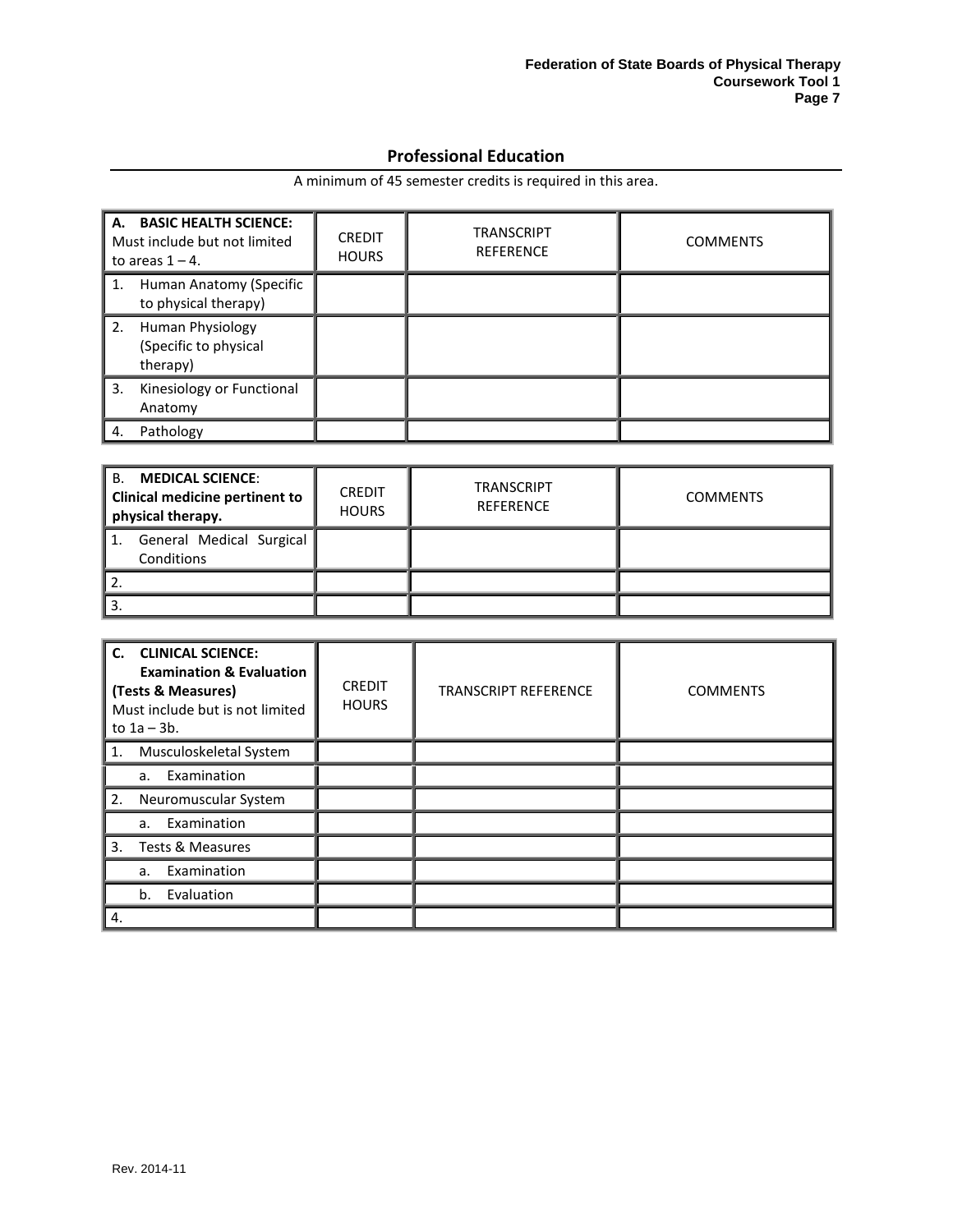<span id="page-9-0"></span>**Note**: Within the credit hours assigned in Clinical Science: Examination & Evaluation above, indicate on the Examination and Evaluation Content Area Summary below, content for which you found evidence for items 1 - 9.

#### **Examination and Evaluation Content Area Summary**

|    | Must include, but are not limited to the following:                                                                 | Present = $\sqrt{ }$<br>Absent = $\phi$ | <b>Transcript Reference</b> |
|----|---------------------------------------------------------------------------------------------------------------------|-----------------------------------------|-----------------------------|
| 1. | Anthropometric characteristics                                                                                      |                                         |                             |
| 2. | Assistive and adaptive devices                                                                                      |                                         |                             |
| 3. | Gait, assisted locomotion, and balance                                                                              |                                         |                             |
| 4. | Muscle performance (including strength, power, and<br>endurance)                                                    |                                         |                             |
| 5. | Orthotic, protective and supportive devices                                                                         |                                         |                             |
| 6. | Pain                                                                                                                |                                         |                             |
| 7. | Prosthetic requirements                                                                                             |                                         |                             |
| 8. | Range of motion                                                                                                     |                                         |                             |
| 9. | Self-care and home management (including activities of<br>daily living and instrumental activities of daily living) |                                         |                             |

| <b>CLINICAL SCIENCE: Interventions</b><br>D.<br>Must include but is not limited to $1 - 3$ . | <b>CREDIT</b><br><b>HOURS</b> | <b>TRANSCRIPT</b><br><b>REFERENCE</b> | <b>COMMENTS</b> |
|----------------------------------------------------------------------------------------------|-------------------------------|---------------------------------------|-----------------|
| Musculoskeletal Interventions                                                                |                               |                                       |                 |
| Neuromuscular Interventions                                                                  |                               |                                       |                 |
| Physical Agents/Electrotherapy                                                               |                               |                                       |                 |
|                                                                                              |                               |                                       |                 |
|                                                                                              |                               |                                       |                 |

<span id="page-9-1"></span>**Note**: Within the credit hours assigned in Clinical Science: Interventions above, indicate on the Intervention Content Area Summary below, content for which you found evidence for items 1-4.

#### **Intervention Content Area Summary**

| Must include, but are not limited to, the following:                                                                                                                  | Present = $\sqrt{ }$<br>Absent = $\phi$ | <b>Transcript Reference</b> |
|-----------------------------------------------------------------------------------------------------------------------------------------------------------------------|-----------------------------------------|-----------------------------|
| Electrotherapeutic modalities                                                                                                                                         |                                         |                             |
| Physical agents and mechanical modalities                                                                                                                             |                                         |                             |
| Prescription, application, and as appropriate, fabrication of<br>3.<br>assistive, adaptive, orthotic, protective, supportive, and<br>prosthetic devices and equipment |                                         |                             |
| Therapeutic exercise (including aerobic conditioning)                                                                                                                 |                                         |                             |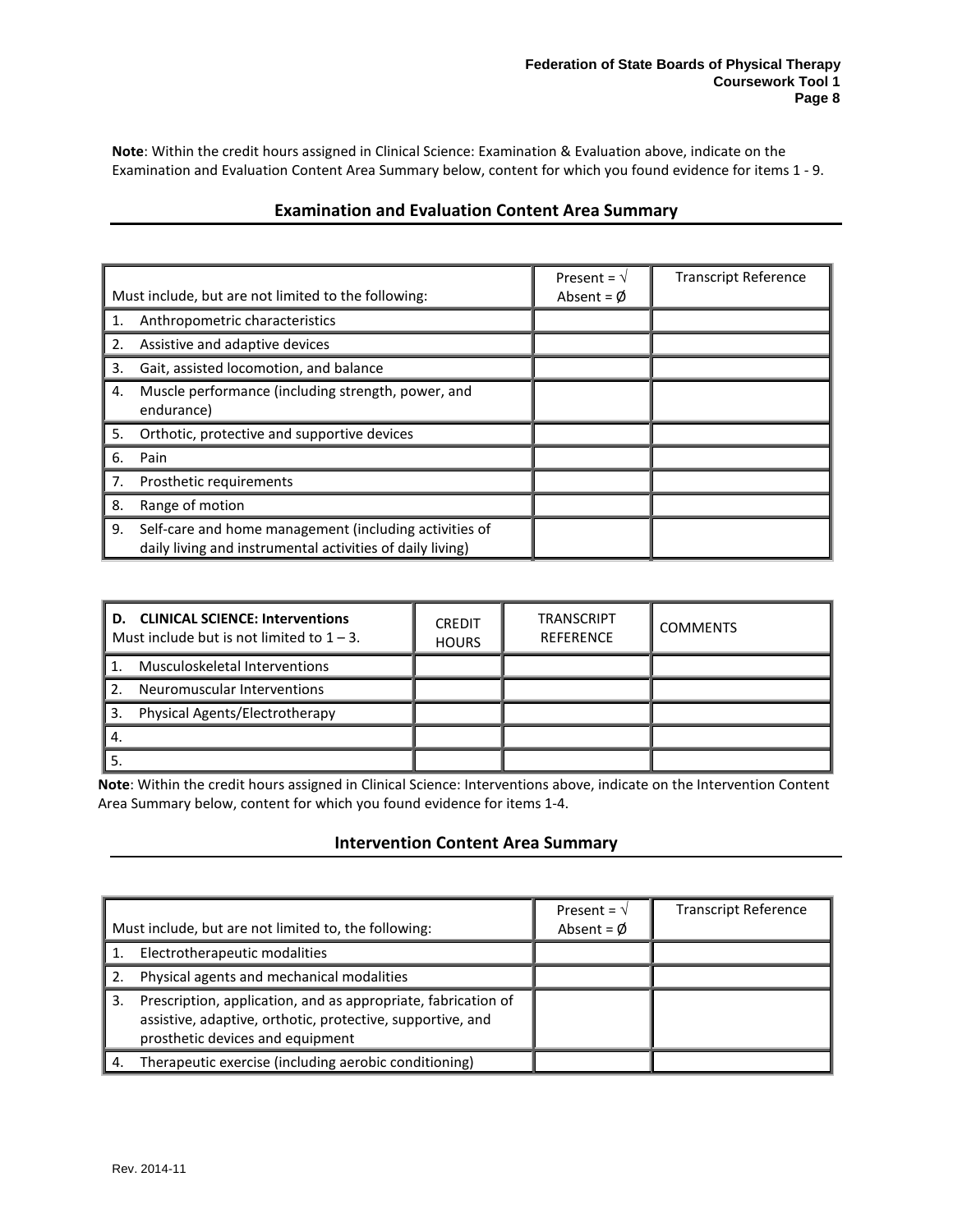| <b>CLINICAL EDUCATION II</b>                 | <b>CREDIT</b><br>HOURS <sup>*</sup> | <b>TRANSCRIPT REFERENCE</b> | <b>COMMENTS</b> |
|----------------------------------------------|-------------------------------------|-----------------------------|-----------------|
| Two Clinical Internships,<br>total 600 hours |                                     |                             |                 |

**Note**: Clinical education must include physical therapist-supervised application of physical therapy theory. The applicant must have a minimum of two time clinical experiences of no less than 600 hours total that are supervised by a physical therapist.

*\**Maximum number of full-time clinical education credits is 15.

| <b>F. RELATED</b><br><b>PROFESSIONAL</b><br><b>COURSEWORK:</b><br>Must include but not<br>limited to areas $1 - 6$ . | <b>CREDIT</b><br><b>HOURS</b> | <b>TRANSCRIPT</b><br><b>REFERENCE</b> | <b>COMMENTS</b> |
|----------------------------------------------------------------------------------------------------------------------|-------------------------------|---------------------------------------|-----------------|
| 1. Professional Behaviors                                                                                            |                               |                                       |                 |
| 2. Administration                                                                                                    |                               |                                       |                 |
| 3. Community Health                                                                                                  |                               |                                       |                 |
| 4. Communication<br>(related to<br>client/patient care)                                                              |                               |                                       |                 |
| 5. Legal and Ethical<br>Aspects of Physical<br>Therapy practice                                                      |                               |                                       |                 |
| 6. Psychosocial Aspects<br>in Physical Therapy<br>Practice                                                           |                               |                                       |                 |

**SUB-TOTAL PROFESSIONAL EDUCATION CREDITS: \_\_\_\_\_\_\_\_\_\_\_\_\_\_\_\_\_\_**

**(45 minimum)**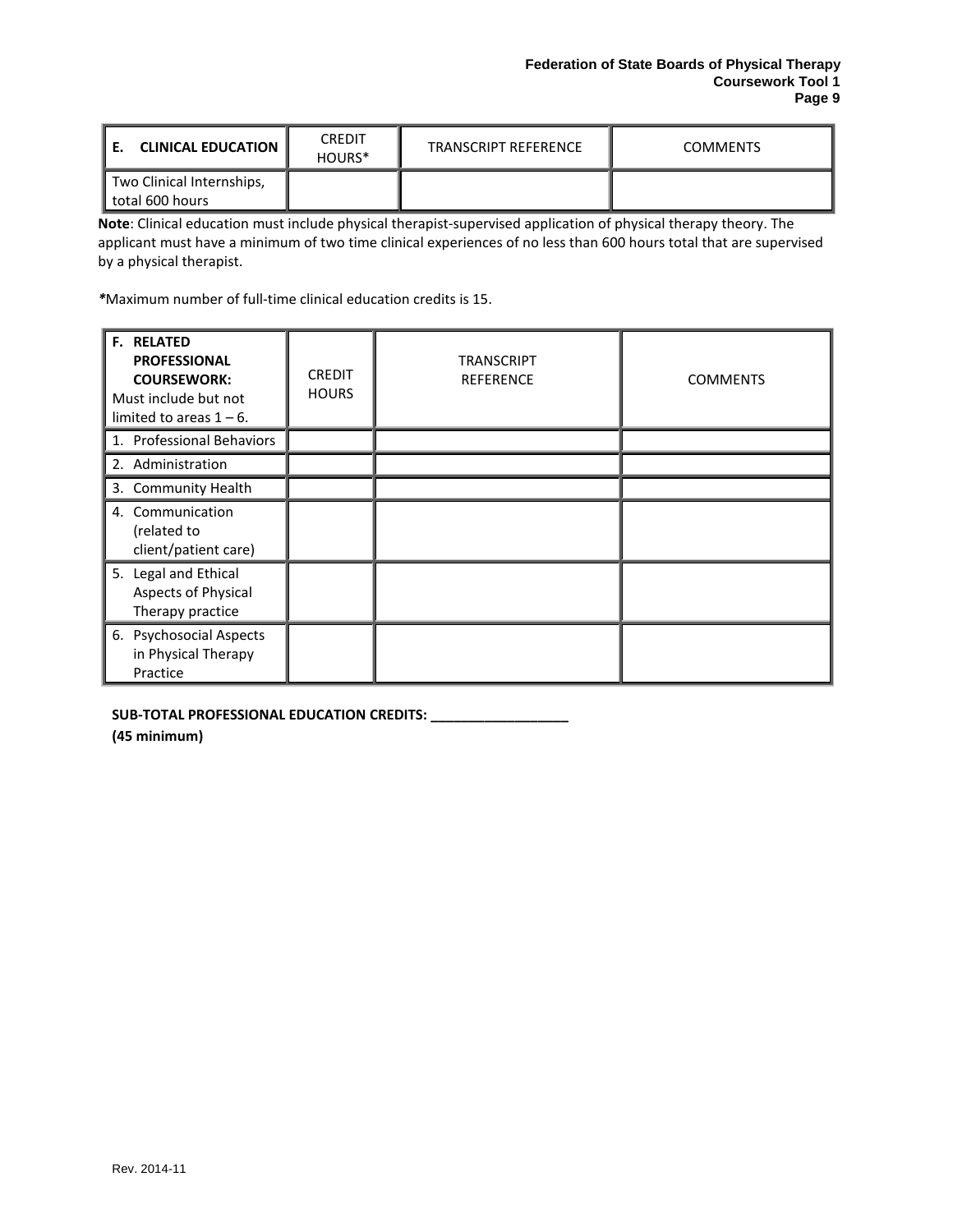## **Academic Institution**

<span id="page-11-0"></span>

| Describe the academic level of the educational program and the institution within the context of the country's<br>educational system: |  |  |
|---------------------------------------------------------------------------------------------------------------------------------------|--|--|
|                                                                                                                                       |  |  |
|                                                                                                                                       |  |  |
|                                                                                                                                       |  |  |
|                                                                                                                                       |  |  |
|                                                                                                                                       |  |  |
| Status (recognition/accreditation) within the country's educational system:<br>1.                                                     |  |  |
|                                                                                                                                       |  |  |
|                                                                                                                                       |  |  |
|                                                                                                                                       |  |  |
|                                                                                                                                       |  |  |
| 2.<br>Entry requirements (secondary education):                                                                                       |  |  |
|                                                                                                                                       |  |  |
|                                                                                                                                       |  |  |
|                                                                                                                                       |  |  |
|                                                                                                                                       |  |  |
|                                                                                                                                       |  |  |
|                                                                                                                                       |  |  |
| 3.<br>Degree equivalence (Baccalaureate, etc.):                                                                                       |  |  |
|                                                                                                                                       |  |  |
|                                                                                                                                       |  |  |
|                                                                                                                                       |  |  |
|                                                                                                                                       |  |  |
| Other (CAPTE accreditation, etc.):<br>4.                                                                                              |  |  |
|                                                                                                                                       |  |  |
|                                                                                                                                       |  |  |
|                                                                                                                                       |  |  |
|                                                                                                                                       |  |  |

## **Summary**

<span id="page-11-1"></span>

| <b>Total General Education Credits</b>             |  |
|----------------------------------------------------|--|
|                                                    |  |
| Total Professional Education Credits (45 Minimum): |  |
|                                                    |  |
| Total Credits (105 Minimum)                        |  |
| Total Credits for BS degree (120 Minimum)          |  |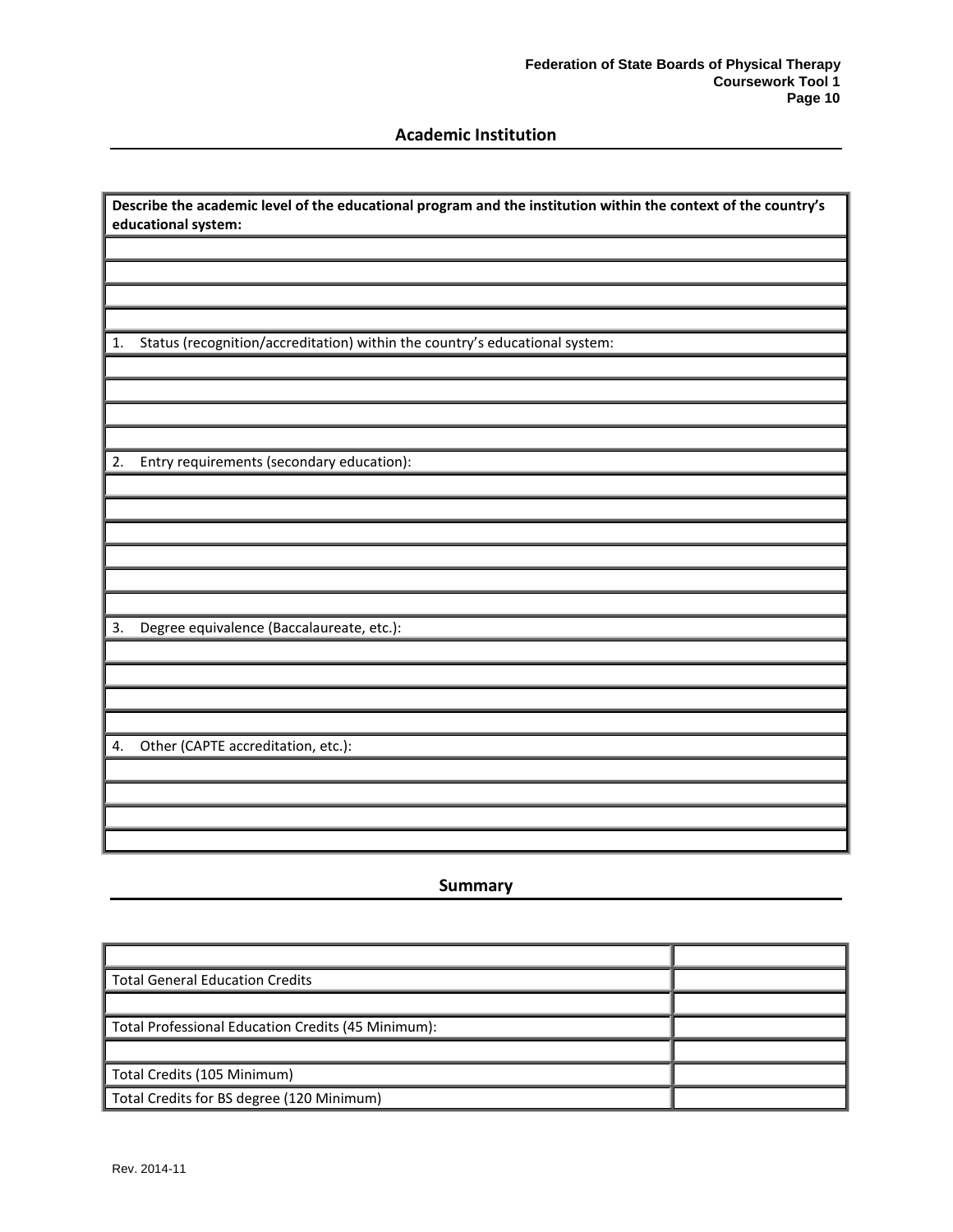# **DEFINITIONS**

<span id="page-12-0"></span>**Adequate**: Coursework satisfies the requirement that the level of complexity and scope of the content in a course or courses meets established standards necessary for the entry-level degree.

**Clinical Education**: That portion of a physical therapy program that is conducted in the healthcare environment rather than the academic environment. (*A Normative Model of Physical Therapist Professional Education: Version 2004: p. 159.)*

**Clinical Sciences**: Content includes both diseases that require direct intervention of a physical therapist for management and diseases that affect conditions being managed by physical therapists across systems. (*A Normative Model of Physical Therapist Professional Education: Version 2004; p. 159.)*

**Clock Hour**: Fifty to sixty minutes or as determined by the policy of the institution.

**Comments:** Validation of transcript references. Identifies specific location within official institutional records where content area(s) may be found. These references may be in the form of educational objectives, listing of course content, course syllabi, test questions or other curricular documents.

**Content Area**: Component competencies as designated from the *Evaluative Criteria for Accreditation of Educational Programs for the Preparation of Physical Therapists*(Adopted October 1996; Effective January 1998), and designated by match with the *Essentials of an Acceptable School of Physical Therapy*; (AMA, 1955)

**Course:** A series of study which is taught at the post-secondary level, which results in an official transcript of record with assigned grade, a course description and syllabus, and credit that can be verified by the institution. Credit is either assigned by a semester of 15 weeks, plus an exam week, or is converted to semester hours based on 16 weeks of study.

**Credit Hour**: A semester credit hour must include at a minimum: 15 hours of lecture, or 30 hours of laboratory, or 48 hours of clinical education.

**Evaluation**: A dynamic process in which the physical therapist makes clinical judgments gathered during the examination (*Guide to Physical Therapist Practice Rev. Second Edition*, 2003, APTA).

**Examination**: A comprehensive and specific testing process performed by a physical therapist that leads to diagnostic classification or, as appropriate, to a referral to another practitioner. The Examination has three components: the patient/client history, the systems reviews, and tests and measures. (*Guide to Physical Therapist Practice Rev. Second Edition, APTA,* 2003)

**Foundational Sciences**: Essential content that contributes to the development and understanding of physical therapy to include sciences that can be described as *basic* and *applied* and as *biological*, *physical*, and *behavioral*.(*A Normative Model of Physical Therapist Professional Education: Version 2004, p. 162)*

**General Education:** General Education constitutes all non-physical therapy education completed, provided these courses were taken at the college level from a recognized educational program. These courses, both preprofessional and post-professional education, may be used to fulfill the core course requirements.